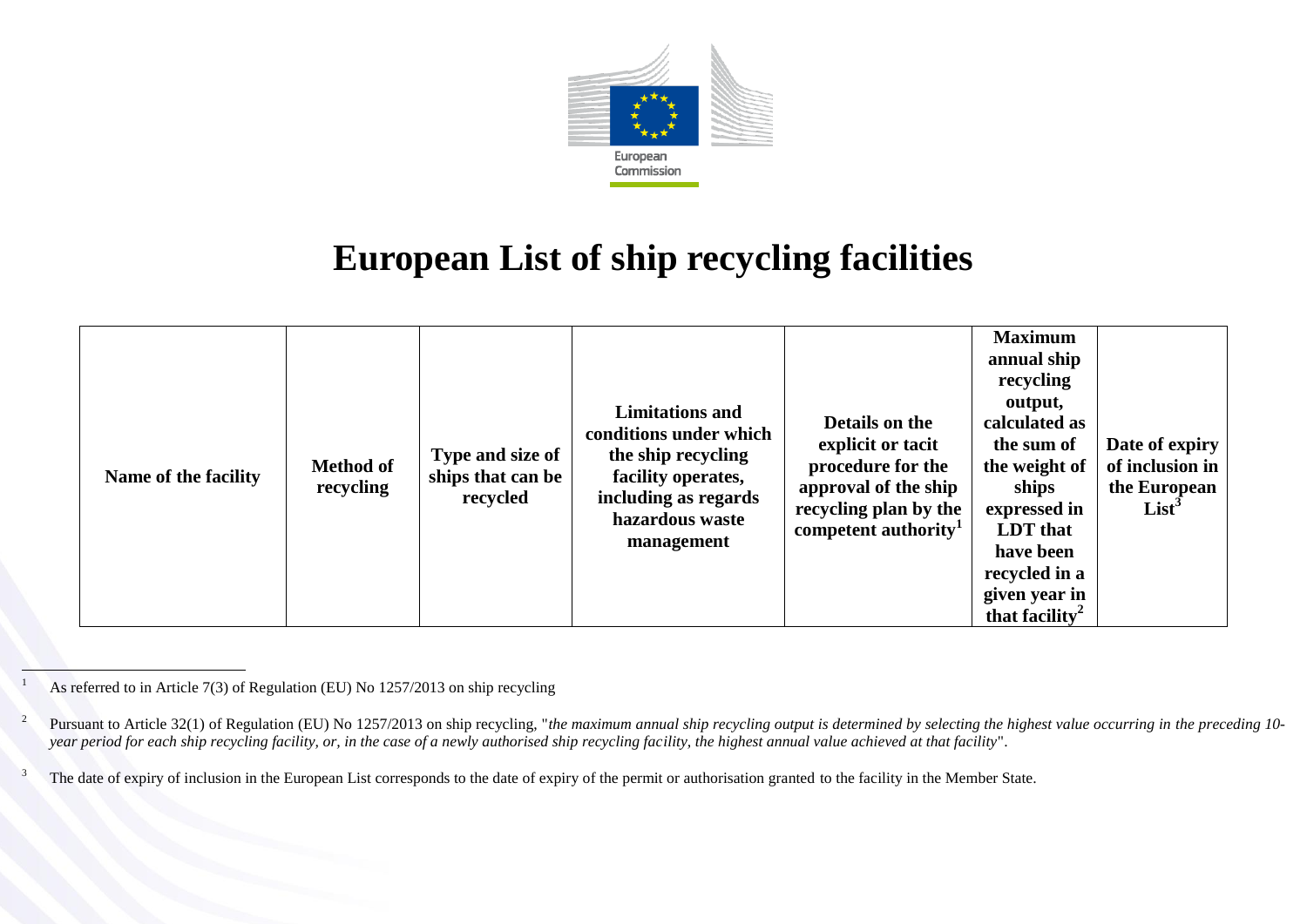| <b>BELGIUM</b>                                                                                                                                             |                                                                                                                         |                                                                                                                                                                                                      |                                                                                                                                        |                                                               |           |               |  |
|------------------------------------------------------------------------------------------------------------------------------------------------------------|-------------------------------------------------------------------------------------------------------------------------|------------------------------------------------------------------------------------------------------------------------------------------------------------------------------------------------------|----------------------------------------------------------------------------------------------------------------------------------------|---------------------------------------------------------------|-----------|---------------|--|
| <b>NV Galloo Recycling</b><br><b>Ghent</b><br>Scheepszatestraat 9<br>9000 Gent<br>Belgium<br>Phone: $+32(0)9/2512521$<br>Email:<br>peter.wyntin@galloo.com | Alongside (wet<br>berth), slope                                                                                         | All types of ships as<br>defined in Article<br>$3(1)$ of Regulation<br>(EU) No 1257/2013<br>Maximum ship<br>dimensions:<br>Length: 265 meters<br>Width: 36 meters<br>Draught: 12,5 meters            |                                                                                                                                        | Tacit approval, with a<br>maximum review period of<br>30 days | $34000^4$ | 31 March 2020 |  |
|                                                                                                                                                            |                                                                                                                         |                                                                                                                                                                                                      | <b>DENMARK</b>                                                                                                                         |                                                               |           |               |  |
| <b>Fornæs ApS</b><br>Rolshøjvej 12-16<br>8500 Grenå<br>Denmark<br>www.fornaes.dk                                                                           | Dismantling by<br>quay and<br>subsequent<br>scrapping on<br>impermeable<br>floors with<br>effective drainage<br>systems | All types of ships as<br>defined in Article<br>$3(1)$ of Regulation<br>(EU) No 1257/2013<br>Maximum ship<br>dimensions:<br>Length: 150 meters<br>Width: 25 meters<br>Draught: 6 meters<br>GT: 10.000 | The municipality of Norddjurs<br>has the right to allocate<br>Hazardous waste for<br>environmentally approved<br>reception facilities. | Tacit approval, maximum<br>review period of 2 weeks           | $30000^5$ | 30 June 2021  |  |

 $\overline{4}$ <sup>4</sup> According to the information submitted, the theoretical maximum annual ship recycling capacity of the facility is 50 000 LDT per year.

<sup>&</sup>lt;sup>5</sup> According to the information submitted, the theoretical maximum annual ship recycling capacity of the facility is 50 000 LDT per year.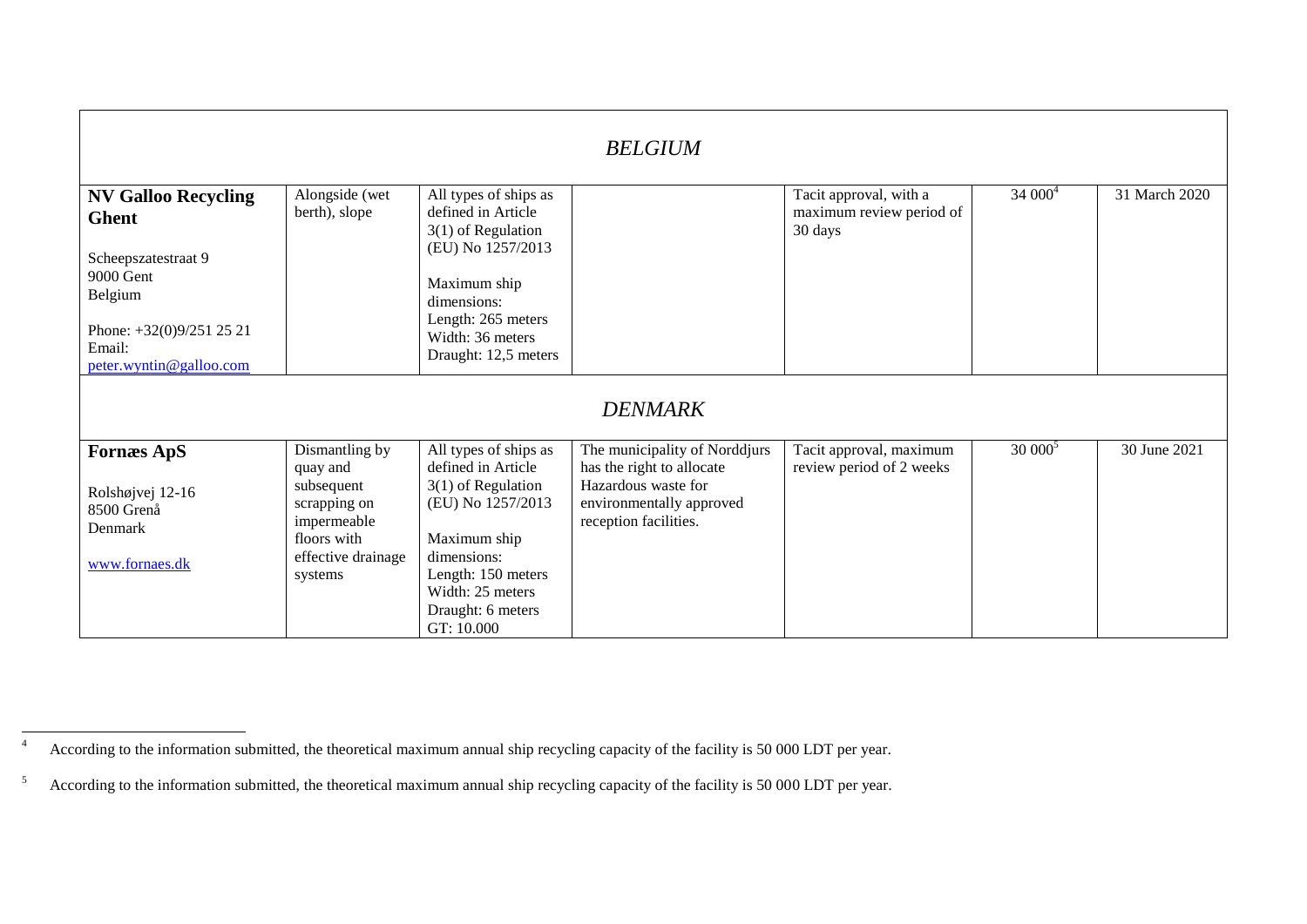| <b>Smedegaarden A/S</b><br>Vikingkaj 5<br>6700 Esbjerg<br>Denmark<br>www.smedegaarden.net                                                                                                                                                            | Dismantling by<br>quay and<br>subsequent<br>scrapping on<br>impermeable<br>floors with<br>effective drainage<br>systems | All types of ships as<br>defined in Article<br>$3(1)$ of Regulation<br>(EU) No 1257/2013<br>Maximum ship<br>dimensions:<br>Length: 170 meters<br>Width: 40 meters<br>Draught: 7,5 meters |                                                                               | Tacit approval, maximum<br>review period of 2 weeks                                                            | $20000^6$ | 15 September<br>2021 |  |  |  |
|------------------------------------------------------------------------------------------------------------------------------------------------------------------------------------------------------------------------------------------------------|-------------------------------------------------------------------------------------------------------------------------|------------------------------------------------------------------------------------------------------------------------------------------------------------------------------------------|-------------------------------------------------------------------------------|----------------------------------------------------------------------------------------------------------------|-----------|----------------------|--|--|--|
|                                                                                                                                                                                                                                                      | <b>FRANCE</b>                                                                                                           |                                                                                                                                                                                          |                                                                               |                                                                                                                |           |                      |  |  |  |
| <b>GARDET &amp; DE</b><br><b>BEZENAC Recycling</b><br>/ Groupe BAUDELET<br><b>ENVIRONNEMENT -</b><br><b>GIE MUG</b><br>616, Boulevard Jules Durand<br>76600 Le Havre<br>France<br>Phone: $+33(0)23557750$<br>Email: p.dupalut@gardet-<br>bezenac.com | Floating and<br>slipway                                                                                                 | All types of vessels<br>as defined in Article<br>$3(1)$ of Regulation<br>(EU) No 1257/2013<br>Maximum ship<br>dimensions:<br>Length: 150 meters<br>Width: 18 meters<br>LDT: 7.000        | Environmental limitations are<br>defined in the prefectural<br>authorisation. | Explicit approval – The<br>competent authority for the<br>approval decision is the<br>Ministry of environment. | 16000'    | 30 December<br>2021  |  |  |  |
| <b>Grand Port Maritime</b><br>de Bordeaux                                                                                                                                                                                                            | Alongside,<br>drydock                                                                                                   | All types of vessels<br>as defined in Article<br>$3(1)$ of Regulation<br>(EU) No 1257/2013                                                                                               | Environmental limitations are<br>defined in the prefectural<br>authorisation. | Explicit approval – The<br>competent authority for the<br>approval decision is the<br>Ministry of environment. | $18000^8$ | 21 October 2021      |  |  |  |

<sup>6</sup> According to the information submitted, the theoretical maximum annual ship recycling capacity of the facility is 50 000 LDT per year.

<sup>7</sup> According to the information submitted, the theoretical maximum annual ship recycling capacity of the facility is 18 000 LDT per year.

 $\sqrt{6}$ 

<sup>8</sup> According to the information submitted, the theoretical maximum annual ship recycling capacity of the facility is 23 000 LDT per year.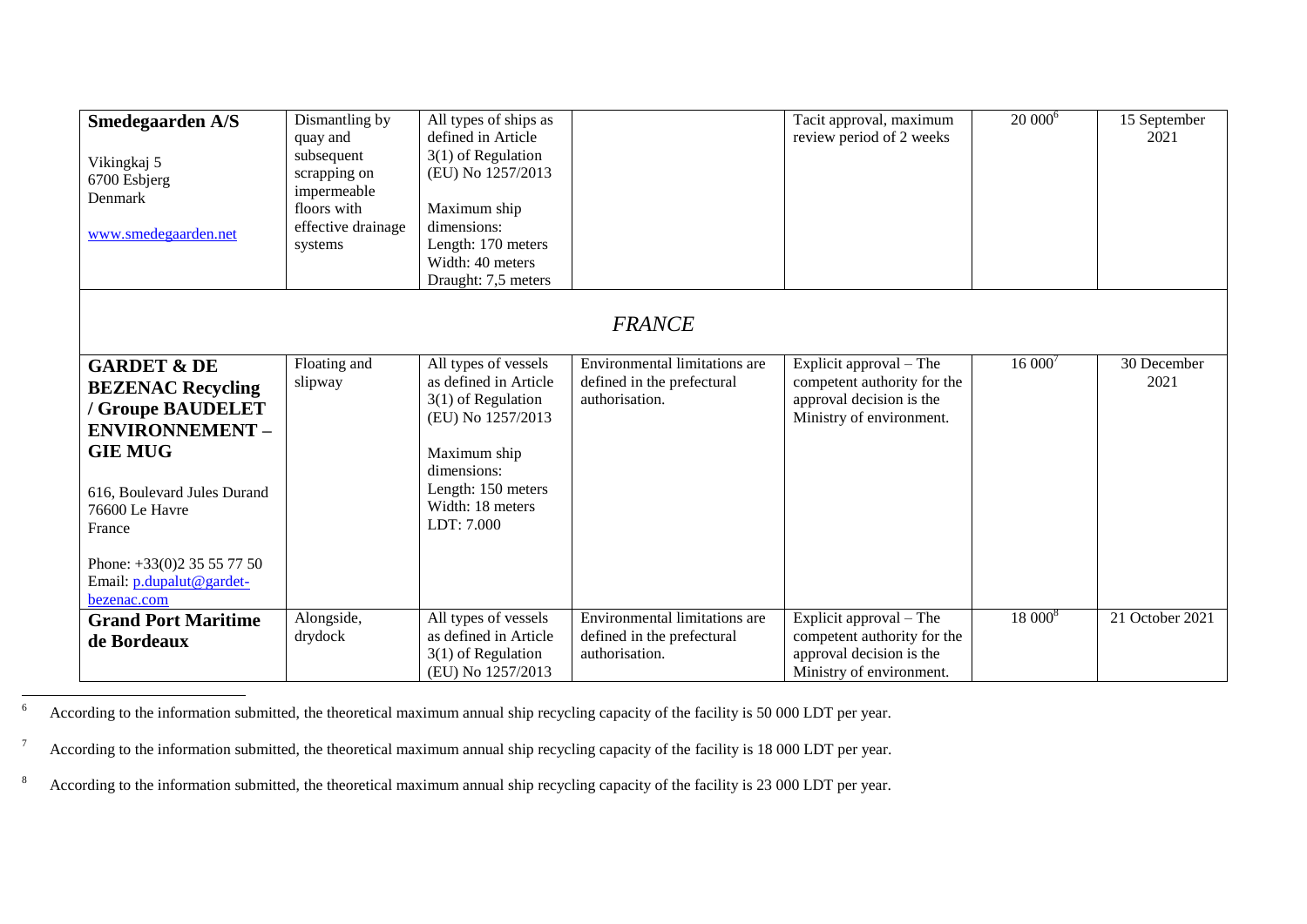| 152, Quai de Bacalan - CS<br>41320 - 33082 Bordeaux<br>Cedex<br>France<br>Phone: $+33(0)556905800$<br>Email: p-brocart@bordeaux-<br>port.fr                                   |                                                 | Maximum ship<br>dimensions<br>(drydock):<br>Length: 240 meters<br>Width: 37 meters<br>Depth: 17 meters                                                                                               |                                                                               |                                                                                                                |          |              |
|-------------------------------------------------------------------------------------------------------------------------------------------------------------------------------|-------------------------------------------------|------------------------------------------------------------------------------------------------------------------------------------------------------------------------------------------------------|-------------------------------------------------------------------------------|----------------------------------------------------------------------------------------------------------------|----------|--------------|
| <b>Les Recycleurs bretons</b><br>Zone Industrielle de Kerbriant<br>- 29 610 Plouigneau<br>France<br>Phone: $+33(0)611747401$<br>Email:<br>Jm.abiven@recycleurs-<br>bretons.fr | Alongside,<br>drydock                           | All types of vessels<br>as defined in Article<br>$3(1)$ of Regulation<br>(EU) No 1257/2013<br>Maximum ship<br>dimensions<br>(drydock):<br>Length: 225 meters<br>Width: 34 meters<br>Depth: 27 meters | Environmental limitations are<br>defined in the prefectural<br>authorisation. | Explicit approval – The<br>competent authority for the<br>approval decision is the<br>Ministry of environment. | $5500^9$ | 24 May 2021  |
|                                                                                                                                                                               |                                                 |                                                                                                                                                                                                      | <b>LATVIA</b>                                                                 |                                                                                                                |          |              |
| A/S "Tosmares<br>kuģubūvētava"<br>Generāļa Baloža street 42/44,<br>Liepaja, LV-3402<br>Latvia<br>Phone: +371 63401919<br>Email:<br>shipyard@tosmare.lv                        | Ship dismantling<br>(wet berth and dry<br>dock) | All types of ships as<br>defined in Article<br>$3(1)$ of Regulation<br>(EU) No 1257/2013<br>Maximum ship<br>dimensions:<br>Length: $165 \text{ m}$<br>Width:22 m<br>Depth: 7 m                       | See national permit No. LI-10-<br>IB-0024.                                    | Explicit approval - written<br>notification in 30 working<br>days                                              | $0^{10}$ | 11 June 2020 |

<sup>9</sup> According to the information submitted, the theoretical maximum annual ship recycling capacity of the facility is 10 000 LDT per year.

 $\overline{9}$ 

<sup>&</sup>lt;sup>10</sup> According to the information submitted, the theoretical maximum annual ship recycling capacity of the facility is 15 000 LDT per year.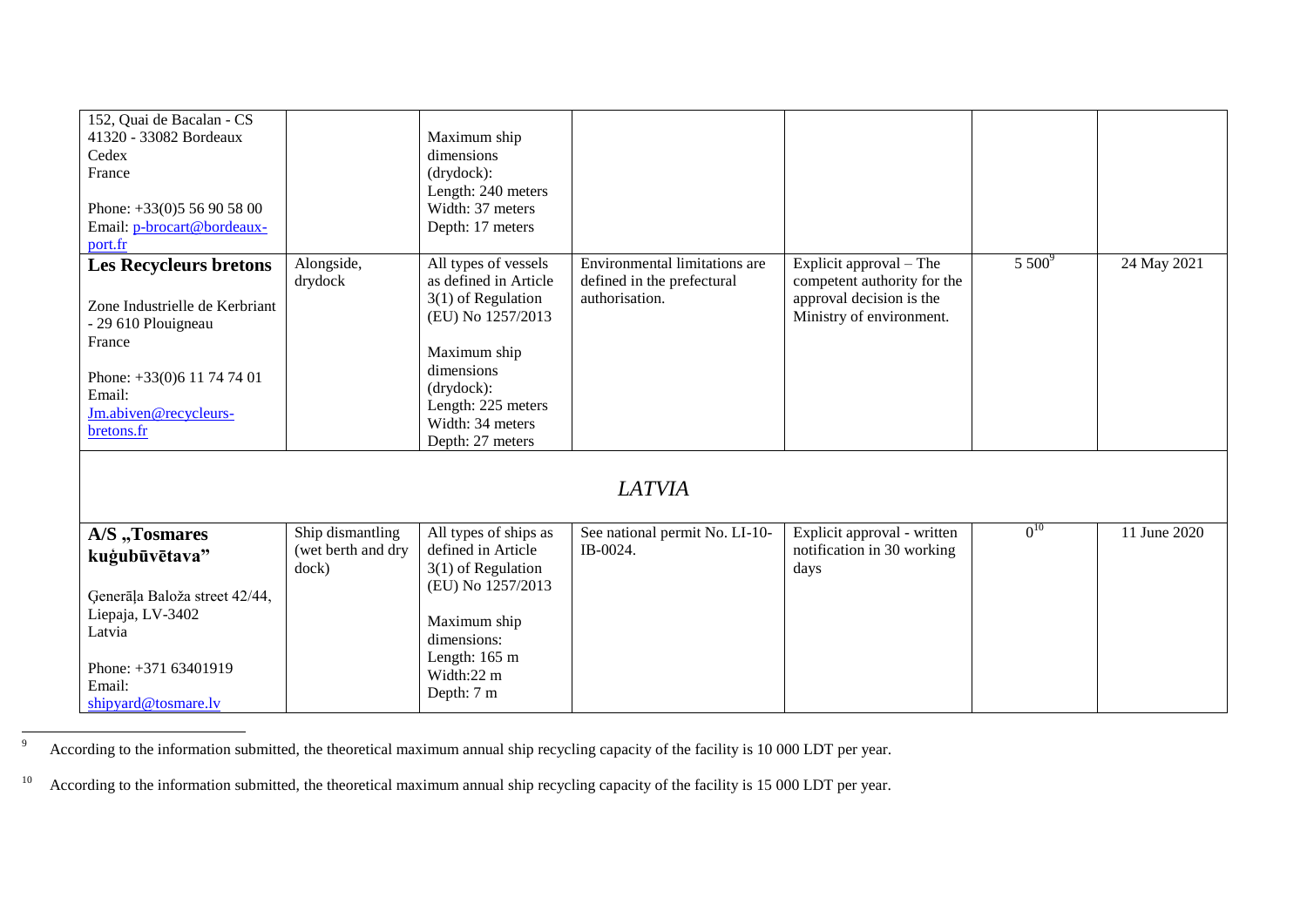|                                                                                                                                                                                        |                          | DWT:14 000<br>GT: 200 - 12 000<br>Weight:<br>$100 - 5000$ tonnes<br>LDT: 100 -5000                                                                                                                 | <b>LITHUANIA</b>                            |                                                                   |             |               |
|----------------------------------------------------------------------------------------------------------------------------------------------------------------------------------------|--------------------------|----------------------------------------------------------------------------------------------------------------------------------------------------------------------------------------------------|---------------------------------------------|-------------------------------------------------------------------|-------------|---------------|
| <b>UAB APK</b><br>Minijos 180 (berth 133A), LT<br>93269, Klaipėda,<br>Lithuania<br>Phone: $+370(46)365776$<br>Fax: $+370(46)365776$<br>Email: uab.apk@gmail.com                        | Alongside (wet<br>berth) | All types of ships as<br>defined in Article<br>$3(1)$ of Regulation<br>(EU) No 1257/2013<br>Maximum ship<br>dimensions:<br>Length: 130 meters<br>Width: 35 meters<br>Depth: 10 meters<br>GT: 3.500 | See national permit No. TL-<br>KL.1-15/2015 | Explicit approval - written<br>notification in 30 working<br>days | $1500^{11}$ | 17 March 2020 |
| <b>UAB Armar</b><br>Minijos 180 (berth 127A), LT<br>93269, Klaipėda,<br>Lithuania<br>Phone: $+37068532607$<br>Email:<br>$\frac{\text{armar.uab@gmail.com}}{$<br>albatrosas33@gmail.com | Alongside (wet<br>berth) | All types of ships as<br>defined in Article<br>$3(1)$ of Regulation<br>(EU) No 1257/2013<br>Maximum ship<br>dimensions:<br>Length: 80 meters<br>Width: 16 meters<br>Depth: 6 meters<br>GT: 1.500   | See national permit No. TL-<br>KL.1-16/2015 | Explicit approval - written<br>notification in 30 working<br>days | $3910^{12}$ | 17 March 2020 |

 $11\,$ According to its permit, the facility is authorised to recycle a maximum 30 000 LDT per year.

<sup>&</sup>lt;sup>12</sup> According to its permit, the facility is authorised to recycle a maximum 6 000 LDT per year.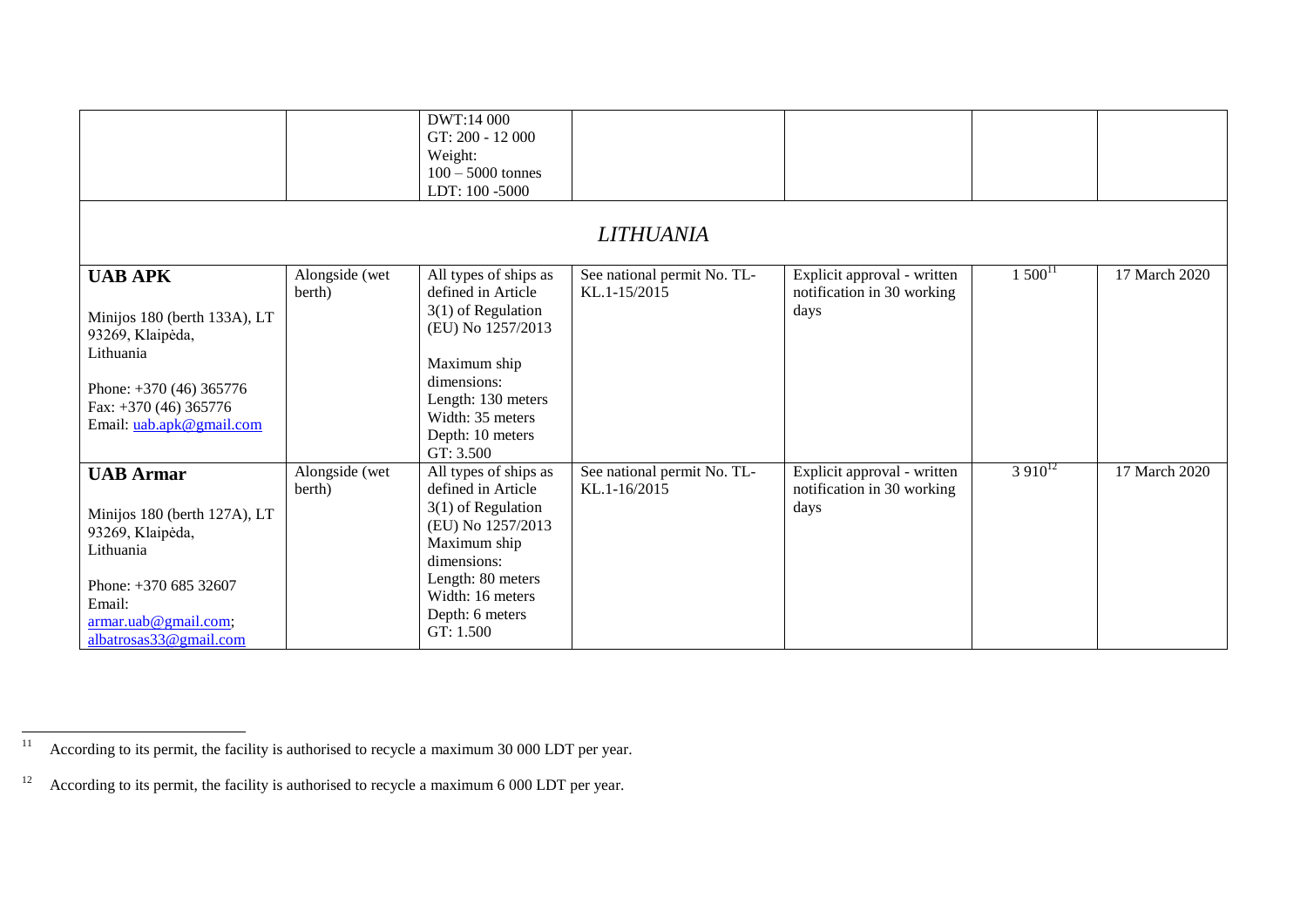| <b>UAB Vakaru refonda</b><br>Minijos 180(berth 129, 130,<br>131A, 131, 132, 133A), LT<br>93269, Klaipėda,<br>Lithuania<br>Phone: $+370(46)483940/$<br>483891<br>Fax: $+370(46)483891$<br>Email: refonda@wsy.lt | Alongside (wet<br>berth) | All types of ships as<br>defined in Article<br>$3(1)$ of Regulation<br>(EU) No 1257/2013<br>Maximum ship<br>dimensions:<br>Length: 230 meters<br>Width: 55 meters<br>Depth: 14 meters<br>GT: 70.000 | See national permit No. (11.2)-<br>30-161/2011/TL-KL.1-<br>18/2015                                                                         | Explicit approval - written<br>notification in 30 working<br>days | $20\,140^{13}$ | 21 May 2020          |  |  |
|----------------------------------------------------------------------------------------------------------------------------------------------------------------------------------------------------------------|--------------------------|-----------------------------------------------------------------------------------------------------------------------------------------------------------------------------------------------------|--------------------------------------------------------------------------------------------------------------------------------------------|-------------------------------------------------------------------|----------------|----------------------|--|--|
| <b>THE NETHERLANDS</b>                                                                                                                                                                                         |                          |                                                                                                                                                                                                     |                                                                                                                                            |                                                                   |                |                      |  |  |
| <b>Keppel-Verolme</b><br>Prof. Gerbrandyweg 25<br>3197 KK Rotterdam-Botlek<br>The Netherlands<br>Phone: +31 18 123 43 53<br>Email:<br>mzoethout@keppelverolme.nl                                               | Shipbreaking             | Maximum ship<br>dimensions:<br>Length: 405 meters<br>Width: 90 meters<br>Depth: 11,6 meters                                                                                                         | The site has a permit to<br>operate; this permit contains<br>limitations and conditions to<br>operate in an environmental<br>sound manner. | Explicit approval                                                 | $52~000^{14}$  | 21 July 2021         |  |  |
| Scheepsrecycling<br><b>Nederland B.V.</b><br>Havenweg 1; 3295 XZ s-                                                                                                                                            | Shipbreaking             | Maximum ship<br>dimensions:<br>Length: 200 meters<br>Width: 33 meters<br>Depth: 6 meters                                                                                                            | The site has a permit to<br>operate; this permit contains<br>limitations and conditions to<br>operate in an environmental<br>sound manner. | Explicit approval                                                 | $9300^{15}$    | 27 September<br>2021 |  |  |

 $13$ According to its permit, the facility is authorised to recycle a maximum 45 000 LDT per year.

<sup>&</sup>lt;sup>14</sup> According to its permit, the theoretical maximum annual ship recycling capacity of the facility is 100 000 tonnes per year.

<sup>&</sup>lt;sup>15</sup> According to the information submitted, the theoretical maximum annual ship recycling capacity of the facility is 45 000 LDT per year.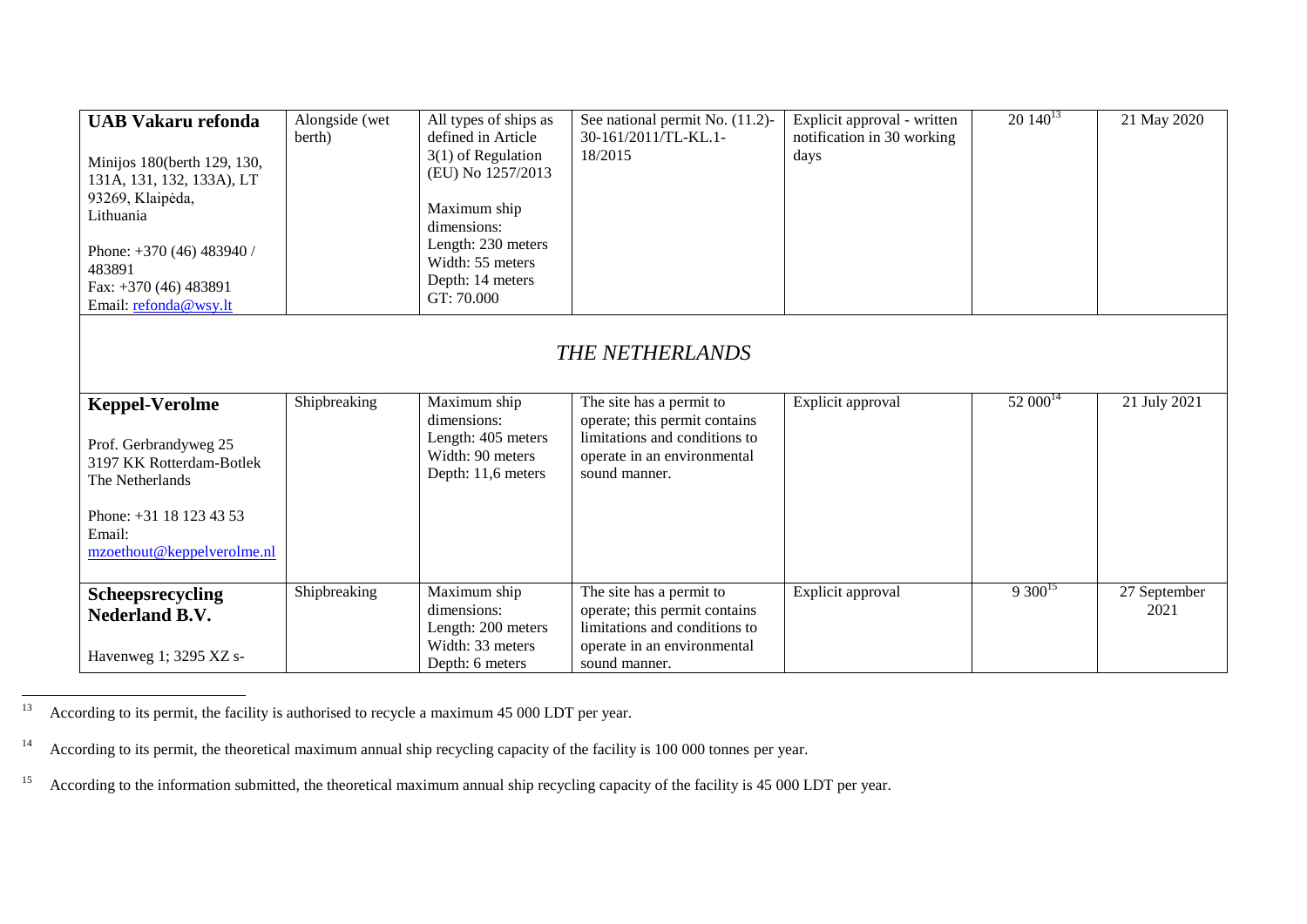| Gravendeel<br>Postbus 5234; 3295 ZJ s-<br>Gravendeel<br>The Netherlands<br>Phone: +31 78 673 60 55<br>Email: info@sloperij-  |                                                                                                                                                    | Height: 45 meters<br>(Botlekbridge)<br>Recycling operations<br>start on water to<br>make the hull lighter;<br>the winch to haul                       |                                       |                                                                                                                                           |                           |                 |
|------------------------------------------------------------------------------------------------------------------------------|----------------------------------------------------------------------------------------------------------------------------------------------------|-------------------------------------------------------------------------------------------------------------------------------------------------------|---------------------------------------|-------------------------------------------------------------------------------------------------------------------------------------------|---------------------------|-----------------|
| nederland.nl                                                                                                                 |                                                                                                                                                    | ships on the ramp can<br>pull 2 000 tonnes.                                                                                                           |                                       |                                                                                                                                           |                           |                 |
|                                                                                                                              |                                                                                                                                                    |                                                                                                                                                       | <b>POLAND</b>                         |                                                                                                                                           |                           |                 |
| ALMEX Sp. Z o.o.<br>ul. Ks. Stanislawa Kujota 1<br>70-605 Szczecin<br>Poland                                                 | Piers and<br>recycling plots on<br>land-sea interface                                                                                              | Any type of vessel.<br>Maximum ship<br>dimensions:<br>Length: 120 meters<br>Width: 20 meters<br>Depth: 6 meters<br>DWT: 6000<br>GT: 2500<br>LDT: 2500 | See permit<br>WOŚ.II.7243.7.4.2014.IB | Explicit approval<br>(details to be provided in<br>early 2017 once new<br>domestic legislation enters<br>into force)                      | $4000^{16}$               | 30 June 2017    |
|                                                                                                                              |                                                                                                                                                    |                                                                                                                                                       | <b>PORTUGAL</b>                       |                                                                                                                                           |                           |                 |
| Navalria - Docas,<br>Construções e<br>Reparações Navais<br>Porto Comercial, Terminal<br>Sul, Apartado 39, 3811-901<br>Aveiro | Dry dock<br>dismantling,<br>decontamination<br>and dismantling<br>on an horizontal<br>plane and inclined<br>plane, according<br>to the ship's size | Nominal capacity of<br>the horizontal plane:<br>700 tonnes<br>Nominal capacity of<br>the inclined plane:<br>900 tonnes                                |                                       | Conditions applied to the<br>activity are defined in<br>specifications annexed to<br>Title (AL n.º<br>5/2015/CCDRC, of 26<br>January 2016 | $900 \text{ tonnes}^{17}$ | 26 January 2020 |

 $16\,$ <sup>16</sup> According to the information submitted, the theoretical maximum annual ship recycling capacity of the facility is 10 000 LDT per year.

<sup>&</sup>lt;sup>17</sup> No information on theoretical theoretical maximum annual ship recycling capacity was provided.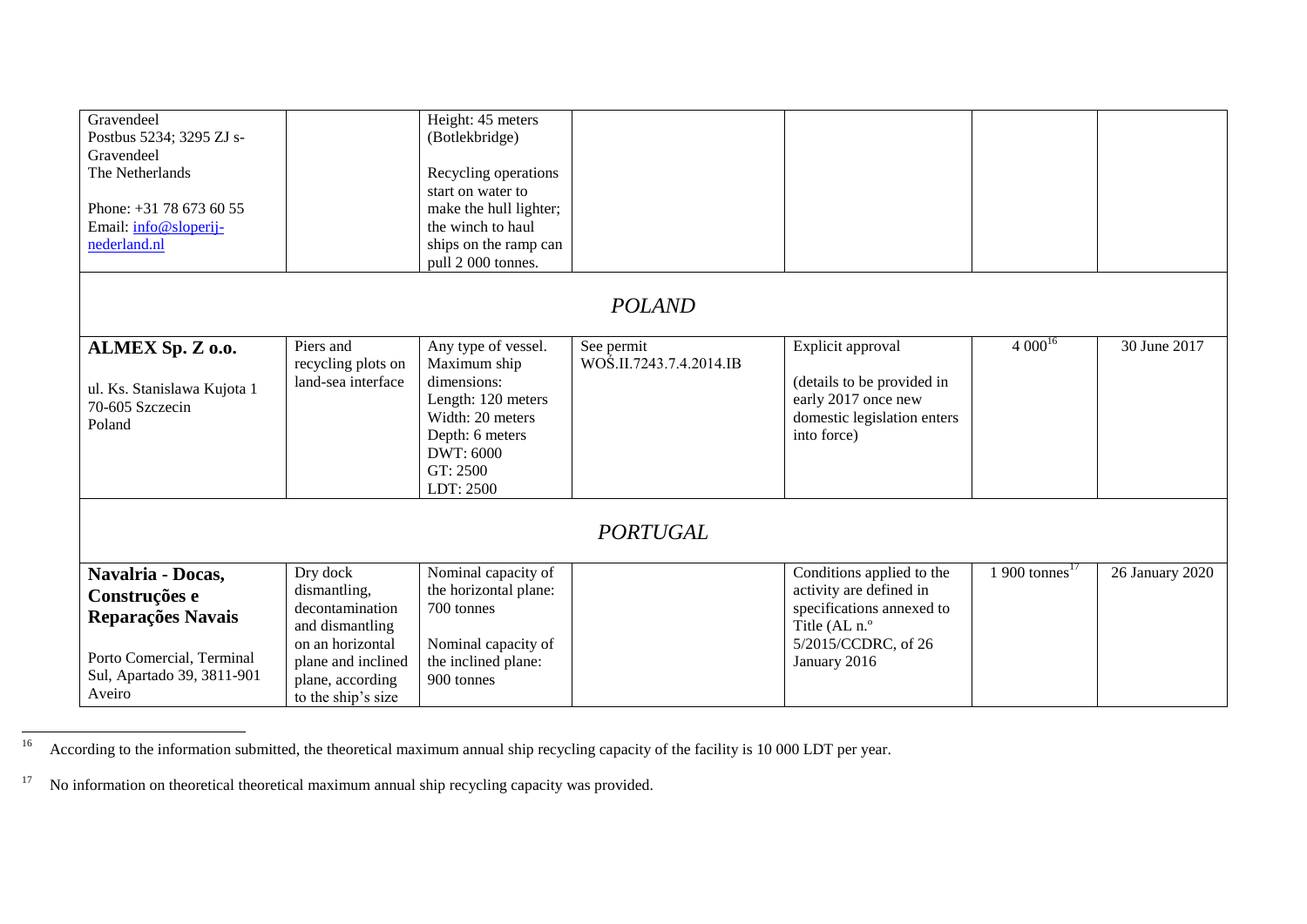| Portugal                                                                                                                                                                                         |                                                                                                        |                                                                                                                                                                                                                                                                                           |                                                                                                                                                                                                                                                                                    |                                                                                                                                                                                                                                                                  |               |                |  |  |
|--------------------------------------------------------------------------------------------------------------------------------------------------------------------------------------------------|--------------------------------------------------------------------------------------------------------|-------------------------------------------------------------------------------------------------------------------------------------------------------------------------------------------------------------------------------------------------------------------------------------------|------------------------------------------------------------------------------------------------------------------------------------------------------------------------------------------------------------------------------------------------------------------------------------|------------------------------------------------------------------------------------------------------------------------------------------------------------------------------------------------------------------------------------------------------------------|---------------|----------------|--|--|
| <b>SPAIN</b>                                                                                                                                                                                     |                                                                                                        |                                                                                                                                                                                                                                                                                           |                                                                                                                                                                                                                                                                                    |                                                                                                                                                                                                                                                                  |               |                |  |  |
| <b>DDR VESSELS XXI,</b><br>S.L.<br>Port of "El Musel"<br>Gijon<br>Spain<br>Phone: $+34630144416$<br>Email: abarredo@ddr-<br>vessels.com                                                          | Dismantling ramp                                                                                       | All types of vessel,<br>except nuclear<br>Maximum ship<br>dimensions:<br>Length: 84.95 meters<br>(Ships up to 169.9)<br>meters which can<br>operate a zero<br>rollover or negative<br>ramp movement may<br>be accepted<br>depending on the<br>outcome of a detailed<br>feasibility study) | The limitations are included in<br>the integrated environmental<br>authorisation.                                                                                                                                                                                                  | No express procedure<br>defined yet.                                                                                                                                                                                                                             | $0^{18}$      | 28 July 2020   |  |  |
|                                                                                                                                                                                                  |                                                                                                        |                                                                                                                                                                                                                                                                                           | <b>UNITED KINGDOM</b>                                                                                                                                                                                                                                                              |                                                                                                                                                                                                                                                                  |               |                |  |  |
| <b>Able UK Limited</b><br><b>Teesside Environmental</b><br><b>Reclamation and Recycling</b><br>Centre<br><b>Graythorp Dock</b><br><b>Tees Road</b><br>Hartlepool<br>Cleveland<br><b>TS25 2DB</b> | Ship dismantling<br>and associated<br>treatment<br>authorised with<br>dry dock and wet<br><b>berth</b> | Any vessel within the<br>dimensions<br>authorised within the<br>permit.<br>Maximum ship<br>dimensions:<br>Length: 337.5 meters<br>Beam: 120 meters<br>Draft: 6.65 meters                                                                                                                  | The facility has a Ship<br>Recycling Facility Plan that<br>meets the requirements of the<br>EU Regulations.<br>The site is authorised by way<br>of a permit (Reference<br>EPR/VP3296ZM) that limits<br>the operations and places<br>conditions on the operator of<br>the facility. | The approval mechanism<br>is via a joint competent<br>authority (Environment<br>Agency and Health and<br>Safety Executive)<br>agreement on the Ship<br>Recycling Facility Plan<br>that is formally authorised<br>via a variation of an<br>existing Environmental | 66 $340^{19}$ | 6 October 2020 |  |  |

 $18\,$ According to the information submitted, the theoretical maximum annual ship recycling capacity of the facility is 60 000 LDT per year.

<sup>19</sup> According to its permit, the facility is authorised to recycle a maximum of 230 000 tonnes per year.